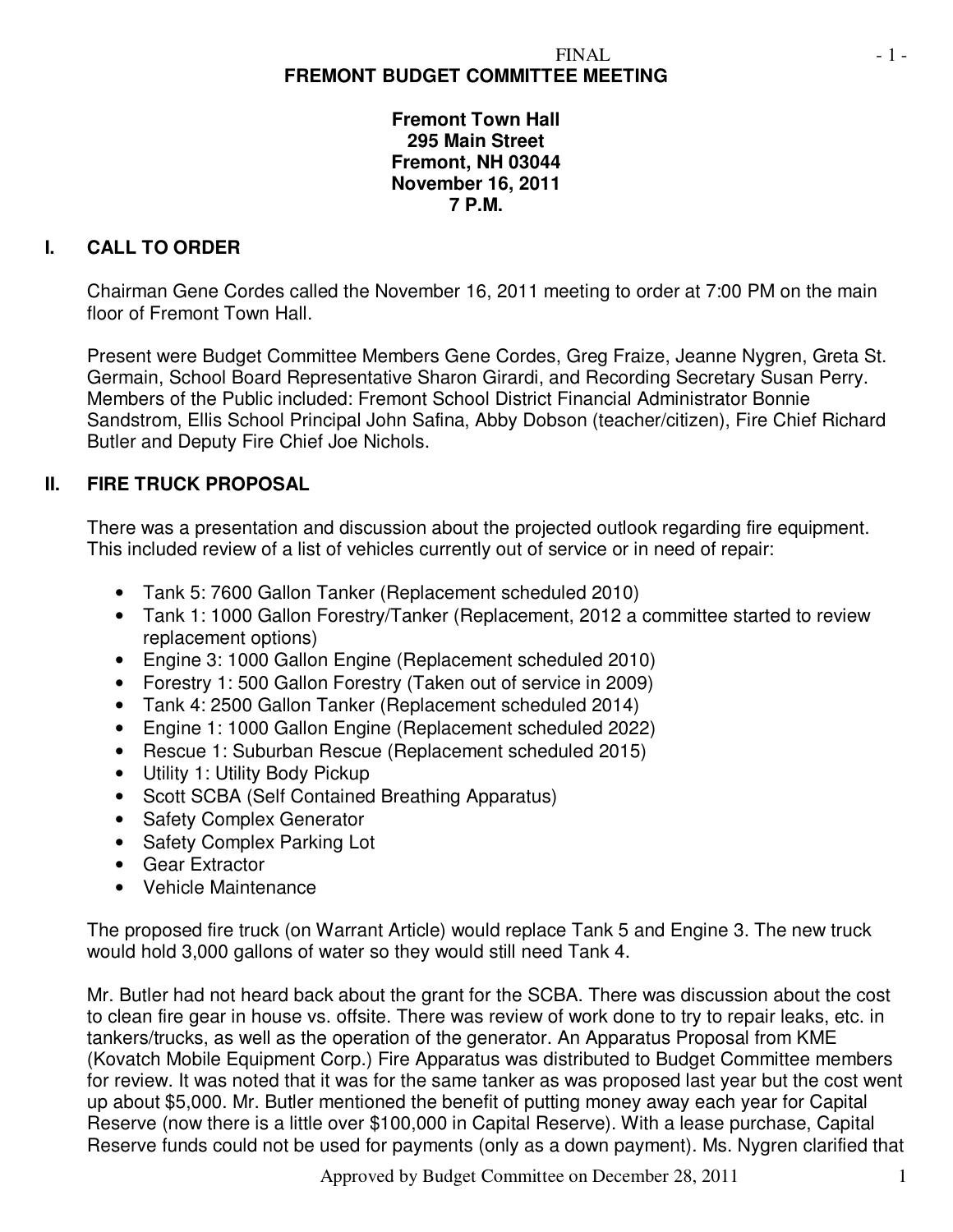the purchase had to pass as a Warrant; if it did not pass, \$470,000 would go into the budget. Mr. Nichols said they were sending mailers out to inform people of this purchase. Mr. Cordes said that the Budget Committee would review price and financing information when available.

# **III. DISTRIBUTION OF SCHOOL DISTRICT BUDGET**

The School District Budget Books for FY13 were distributed to the Budget Committee members. Ms. Girardi gave a brief overview, noting that the Eillis budget was separated from the high school budget so one would not negatively impact the other. The Ellis School budget was level-funded and the only increase was with the high school tuition cost (@\$167,000), over which the District had no control. She explained that the high school tuition cost was driven by a Department of Education tuition rate formula, per contract (paid per student). A guaranteed maximum per-pupil rate of \$15,235.91 was given (for July 1, 2012) by Sanborn Regional High School on November 1, 2011 for budgeting purposes but the actual rate would be determined in April 2012. The enrollment number that was budgeted for was 227 students (about 64 students going into high school). Ms. Sandstrom explained that the District tries to get the most accurate numbers of students entering high school (from Charter School, home schooling, etc.).

Ms. Girardi read an email by School Board Chair Ida Keane that gave a synopsis of the budget process this year, noting the helpful idea Principal John Safina had in separating the budgets of Ellis School and the high school. Mr. Safina said that Ellis had taken hits in years past in order to level fund/meet high school demands. He noted that the Department of Education Website shows that Ellis' per pupil expense had gone down over the past few years. He said that the District streamlined positions and had a new administrative structure. There was a refined look at needs (Special Education, Regular Education, Principal, Vice Principal). Teachers gave actual requests based on priority so when cuts were made, items of lower priority were cut. Mr. Safina gave examples of streamlining for savings, including the reading program. Mr. Safina talked about some budgetary items over which the District has no control: high school tuition, enrollment, what the State said about retirement, and Special Education placements. Mr. Cordes noted that the debt service that the District has is also non-negotiable. Ms. Sandstrom replied that the District had two loans: one to be paid up in 2014 and the other in 2015.

Mr. Cordes and Ms. St. Germain expressed that this was a good way to get teachers involved by making goals and priorities for the District. They respected the work that was done on the budget .

Ms. Girardi gave a quick lesson on how to read the budget book. Ms. Sandstrom said that she added if lines are contractual or mandated.

Ms. Nygren asked how many years were left in the Sanborn Regional High School contract. Mr. Safina replied that the contract would be up in 2026. Ms. Nygren mentioned that the Fremont School District budget wouldn't be able to be level-funded each year if there are tuition increases.

The Budget Committee will review School District budget line items at the November 30 meeting. Ms. Sandstrom would get a list of unanticipated expenses from last year, as Ms. Nygren requested. Ms. Girardi would try to answer any emailed questions the best she could.

### **IV. ACO BUDGET OVEREXPENDITURE RSA 32**

There was clarity on ACO Budget Overexpenditure.

# **V. REVIEW/APPROVAL OF MINUTES: NOVEMBER 9, 2011**